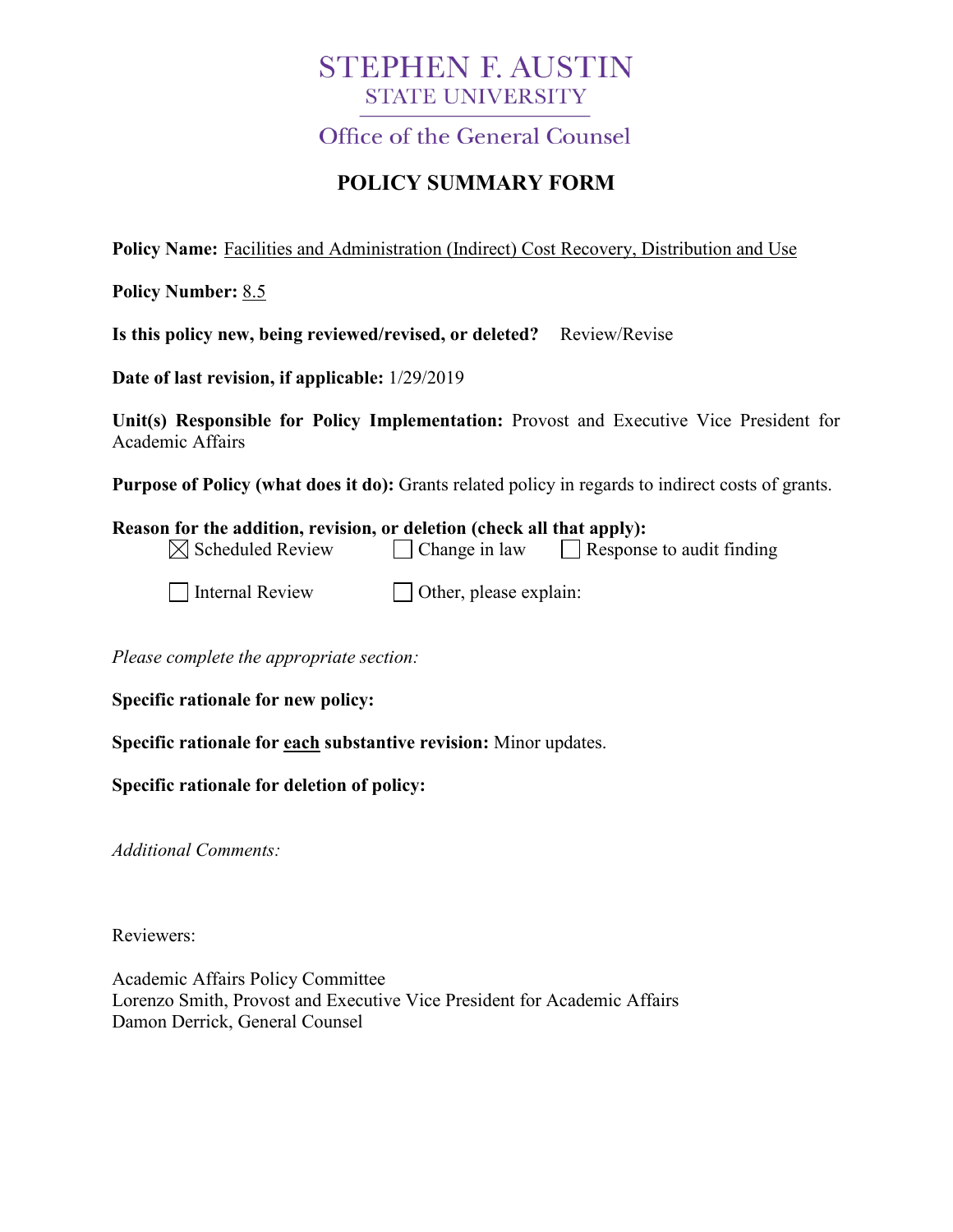## **Facilities and Administrative (Indirect) Cost Recovery, Distribution and Use**

### **Original Implementation:** October 26, 1999 **Last Revision:** January 29, 2019*April 12, 2022*

Facilities and administrative (F&A) costs, also known as indirect costs (IDC) are expenses that cannot be directly charged or easily allocated to a specific externally sponsored grant, contract, or other sponsored agreement (grant). Examples of F&A costs include facilities expenses such as utilities, custodial services, and physical plant; and administrative expenses such as salaries and operating costs for departments such as human resources, the controller, payroll, accounts payable, legal counsel, procurement/property services, travel, technology services, library, audit services, and sponsored projects. They may also include departmental and college administrative costs such as clerical support, telephone, and copying.

F&A cost rates are negotiated by the university with a federal cognizant agency, which for SFA is the Department of Health and Human Services. In accordance with 2 C.F.R.§ 200.414(c), federal agencies must accept these negotiated rates unless a different rate is required by regulation, statute, or program.

### **F&A Cost Recovery**

The principal investigator (PI) or project director (PD) must include F&A cost rates in a proposed budget for all grants and will use the university's full, federally negotiated F&A rate unless a sponsor has a formal, written policy that specifically limits or disallows payment of F&A costs.

In extraordinary circumstances, a PI/PD may request a reduction of F&A costs. As such a reduction is a financial loss to the university, all reduction requests must be approved by the provost and vice president for academic affairs, and the vice president for finance and administration before a budget with a reduced F&A rate is submitted to a sponsor for consideration. This applies to all forms of grants, contracts, and other sponsored agreements (grants). Failure to comply may require a budget revision and/or renegotiation of a grant and may jeopardize or delay receipt of an award. A PI/PD is not authorized to negotiate an F&A rate reduction with a sponsor.

### **Recovered F&A Distribution and Use**

Recovered F&A is subject to the provisions of the Texas Education Code, Section 145.001: "The retained funds are subject to the following requirements:

- (1) The funds shall be expended under guidelines approved by the institution's governing board for projects encouraging further research at the unit, agency, or department level at which the research was conducted, including:
	- (A) conducting early pre-grant feasibility studies;